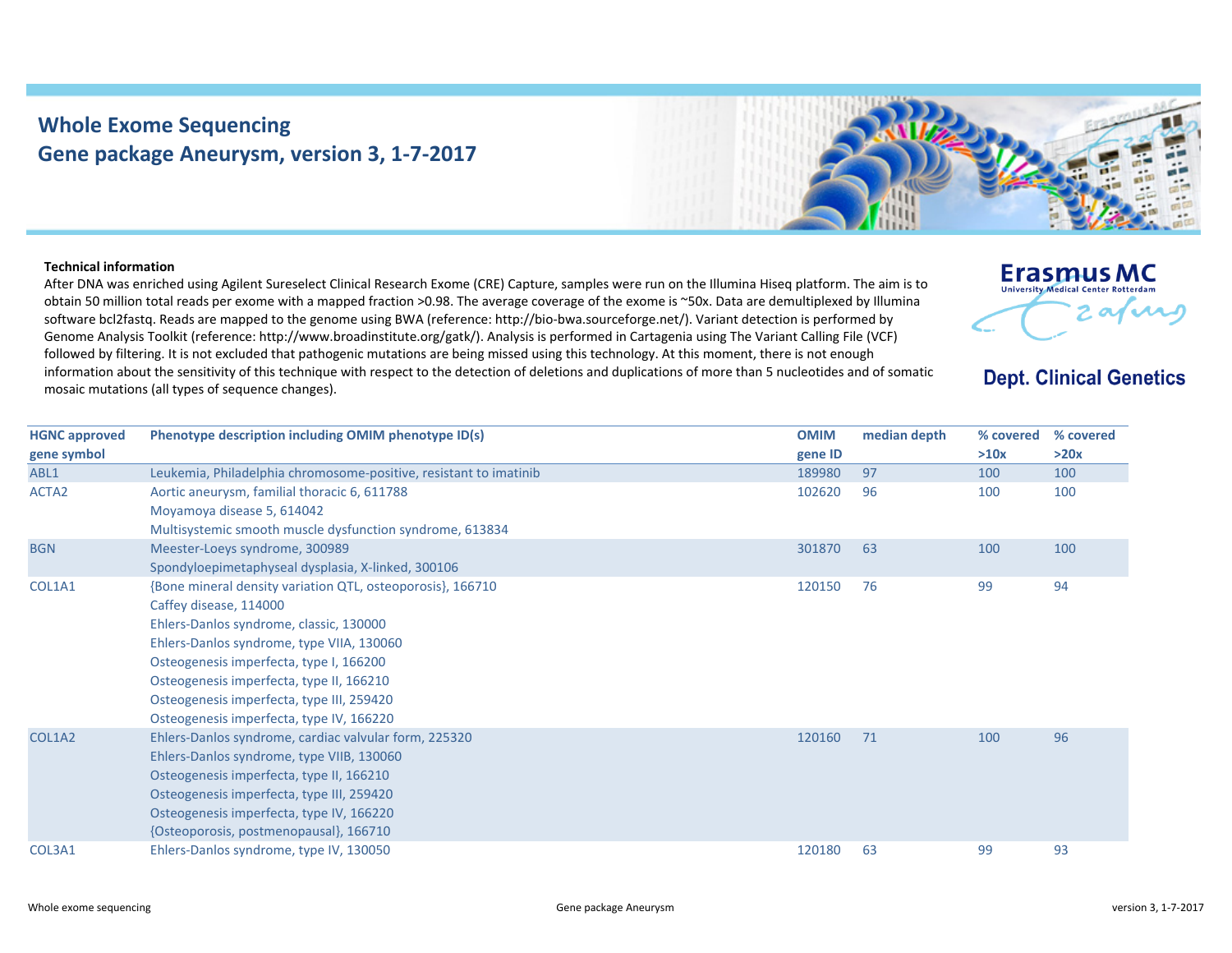| <b>HGNC approved</b> | Phenotype description including OMIM phenotype ID(s)               | <b>OMIM</b> | median depth | % covered % covered |      |
|----------------------|--------------------------------------------------------------------|-------------|--------------|---------------------|------|
| gene symbol          |                                                                    | gene ID     |              | >10x                | >20x |
| COL5A1               | Ehlers-Danlos syndrome, classic type, 130000                       | 120215      | 77           | 99                  | 97   |
| DCHS1                | Mitral valve prolapse 2, 607829                                    | 603057      | 70           | 99                  | 97   |
|                      | Van Maldergem syndrome 1, 601390                                   |             |              |                     |      |
| EFEMP2               | Cutis laxa, autosomal recessive, type IB, 614437                   | 604633      | 82           | 100                 | 100  |
| <b>ELN</b>           | Cutis laxa, autosomal dominant, 123700                             | 130160      | 63           | 100                 | 99   |
|                      | Supravalvar aortic stenosis, 185500                                |             |              |                     |      |
| FBN1                 | Acromicric dysplasia, 102370                                       | 134797      | 86           | 100                 | 100  |
|                      | Ectopia lentis, familial, 129600                                   |             |              |                     |      |
|                      | Geleophysic dysplasia 2, 614185                                    |             |              |                     |      |
|                      | MASS syndrome, 604308                                              |             |              |                     |      |
|                      | Marfan lipodystrophy syndrome, 616914                              |             |              |                     |      |
|                      | Marfan syndrome, 154700                                            |             |              |                     |      |
|                      | Stiff skin syndrome, 184900                                        |             |              |                     |      |
|                      | Weill-Marchesani syndrome 2, dominant, 608328                      |             |              |                     |      |
| FBN <sub>2</sub>     | Contractural arachnodactyly, congenital, 121050                    | 612570      | 90           | 100                 | 98   |
|                      | Macular degeneration, early-onset, 616118                          |             |              |                     |      |
| <b>FLNA</b>          | Cardiac valvular dysplasia, X-linked, 314400                       | 300017      | 55           | 100                 | 99   |
|                      | Congenital short bowel syndrome, 300048                            |             |              |                     |      |
|                      | FG syndrome 2, 300321                                              |             |              |                     |      |
|                      | Frontometaphyseal dysplasia 1, 305620                              |             |              |                     |      |
|                      | Heterotopia, periventricular, 300049                               |             |              |                     |      |
|                      | Intestinal pseudoobstruction, neuronal, 300048                     |             |              |                     |      |
|                      | Melnick-Needles syndrome, 309350                                   |             |              |                     |      |
|                      | Otopalatodigital syndrome, type I, 311300                          |             |              |                     |      |
|                      | Otopalatodigital syndrome, type II, 304120                         |             |              |                     |      |
|                      | Terminal osseous dysplasia, 300244                                 |             |              |                     |      |
| FOXE3                | Anterior segment dysgenesis 2, multiple subtypes, 610256           | 601094      | 40           | 73                  | 58   |
|                      | {Aortic aneurysm, familial thoracic 11, susceptibility to}, 617349 |             |              |                     |      |
|                      | Cataract 34, multiple types, 612968                                |             |              |                     |      |
| GATA5                | No OMIM phenotype                                                  | 611496      | 54           | 100                 | 100  |
| <b>LOX</b>           | Aortic aneurysm, familial thoracic 10, 617168                      | 153455      | 87           | 100                 | 100  |
| MAT <sub>2</sub> A   | No OMIM phenotype                                                  | 601468      | 37           | 93                  | 74   |
| MFAP5                | Aortic aneurysm, familial thoracic 9, 616166                       | 601103      | 38           | 95                  | 80   |
| MYH11                | Aortic aneurysm, familial thoracic 4, 132900                       | 160745      | 90           | 100                 | 100  |
| <b>MYLK</b>          | Aortic aneurysm, familial thoracic 7, 613780                       | 600922      | 102          | 100                 | 100  |
| NOTCH1               | Adams-Oliver syndrome 5, 616028                                    | 190198      | 86           | 100                 | 99   |
|                      | Aortic valve disease 1, 109730                                     |             |              |                     |      |
| PLOD1                | Ehlers-Danlos syndrome, type VI, 225400                            | 153454      | 88           | 100                 | 98   |
| PRKG1                | Aortic aneurysm, familial thoracic 8, 615436                       | 176894      | 46           | 97                  | 82   |